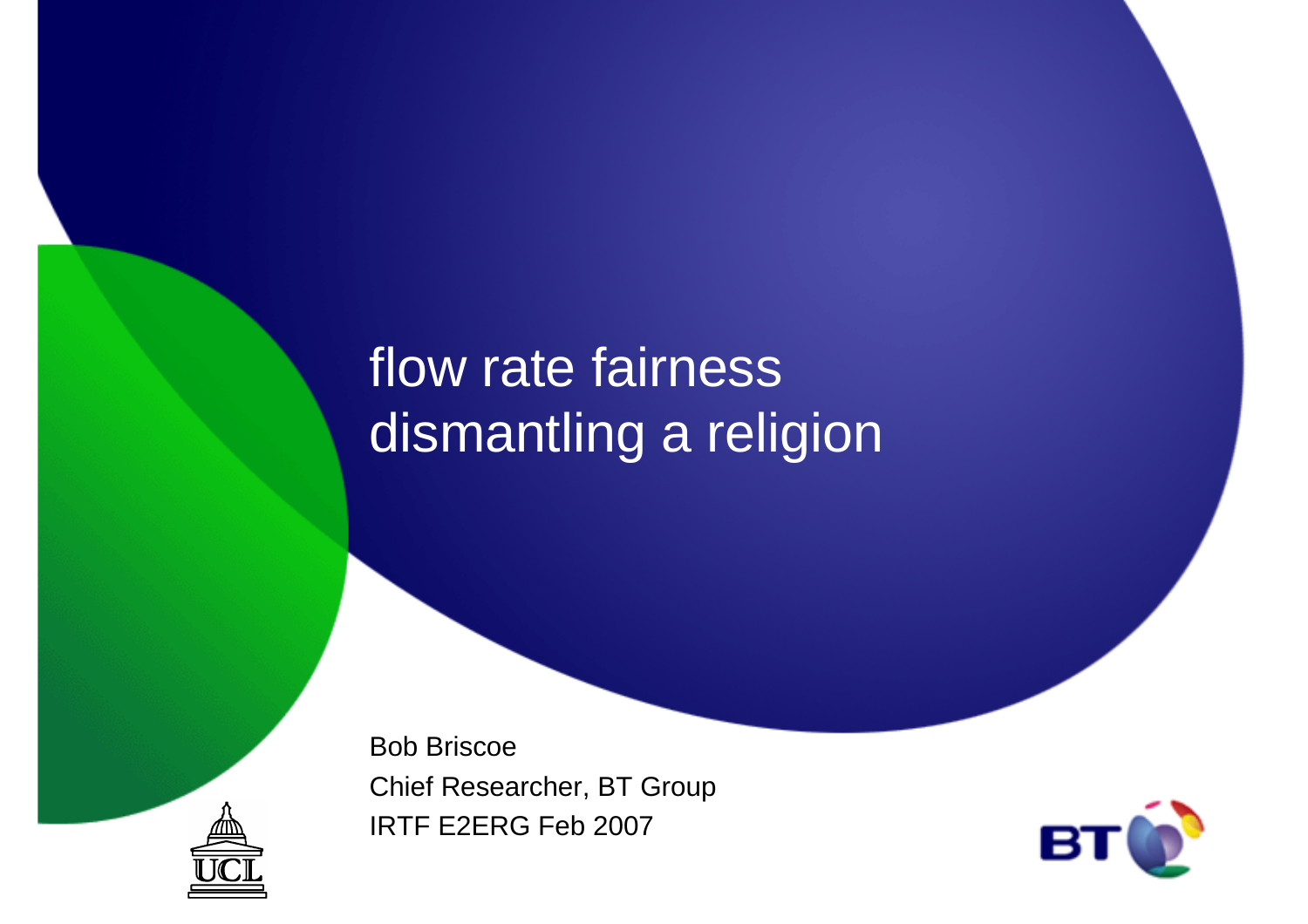### today's shares are just the result of a brawl

- • flow rate fairness is not even wrong
	- •it doesn't even answer the right questions
	- $\bullet$ it doesn't allocate the right thing
	- •it doesn't allocate between the right entities
- • how do you answer these questions?
	- 1) how many flows is it fair for an app to create?
	- 2) how fast should a brief flow go compared to a longer lasting one?



1/2

1/4

1/4



2

JENI

fairness

**fairness**

oi what?

oi what?

what?

among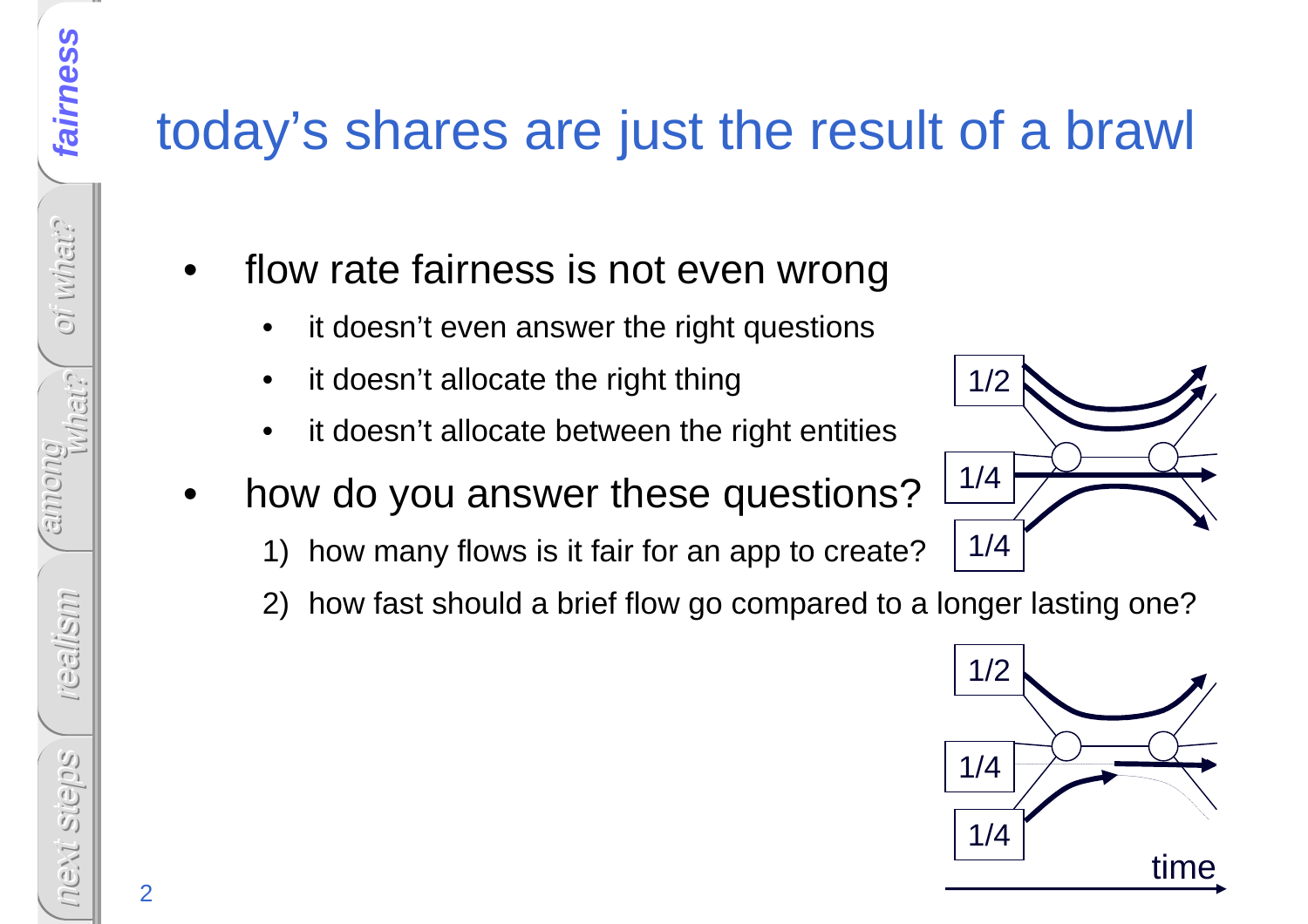### why the destructive approach? destruction ...breeds creation

- • resource allocation/accountability
	- •'needs fixing' status since early Internet
- • will never get past 'needs fixing'
	- • unless we discard an idea that predated the Internet
- • fairness between flow rates (used in TCP fairness, WFQ)
	- • proven bogus 9yrs ago, but (I think) widely misunderstood / ignored
	- •so we have no fairness at all
	- • fairness between flow rates still the overwhelmingly dominant ideology
	- • obscured by this idea, we wouldn't know a bad fix from a good one
- • this is important
	- •probable cause of DPI middleboxes

- • now 'being fixed'
	- • e.g. Re-ECN: Adding Accountability for Causing Congestion to TCP/IP

<draft-briscoe-tsvwg-re-ecn-tcp-03.txt>

- • this talk is not about re-ECN
	- but about why we need something like it •
- • nonetheless, to reassure you...
	- • don't need to throw away everything we've already engineered
	- • despite being based on congestion pricing theory, don't need to throw away traditional flat retail pricing

fairness

**fairness**

oi what?

oi what?

 $|\zeta, \eta \in U_{\mathcal{M}}|$ 

among

realism

next steps

NENI

Stiejds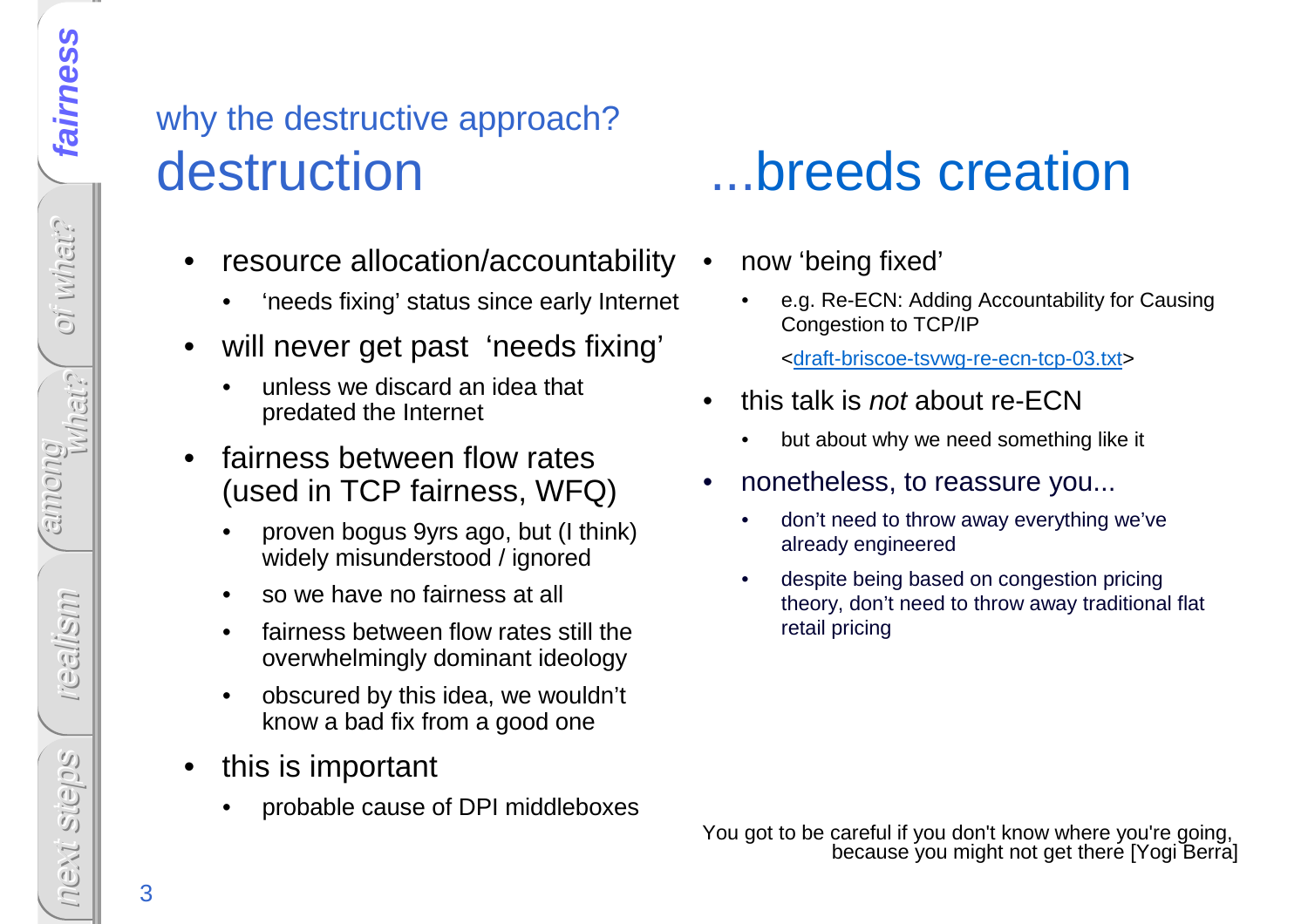# fair allocation... of what? among what?**Ø of 'cost' among bits**

- • cost of one user's behaviour on other users
	- •congestion volume≡ instantaneous congestion *p*...
	- ...shared proportionately over each user's bit rate, *xi*•
	- •...over (any) time
	- • $v_i \equiv \int p(t)x_i(t) dt$
- volume of dropped/marked data each user sent •
	- •integrates simply and correctly over time and over flows



next steps

MEXT

stieps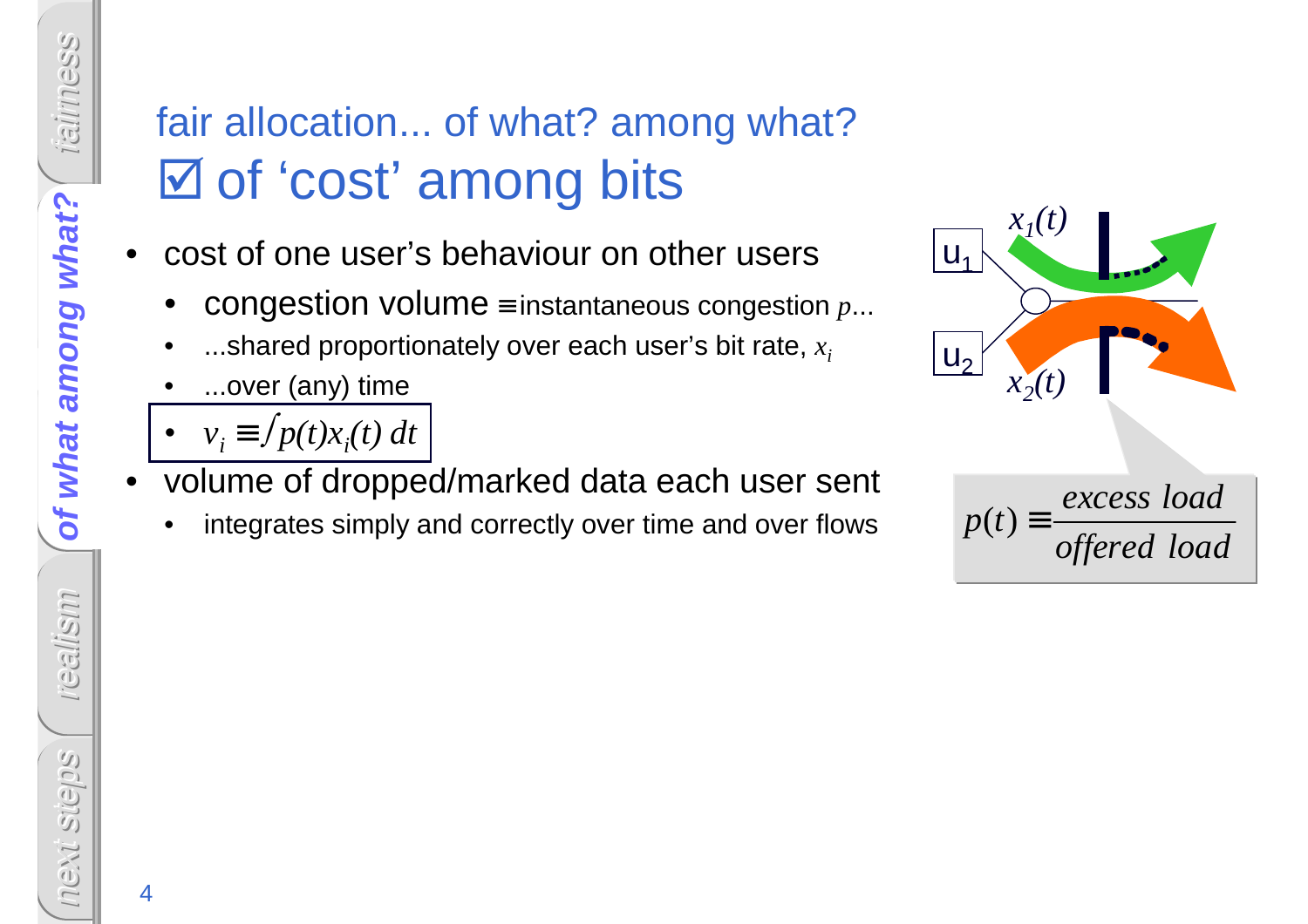of what?

of what? **of what?**

what?

among

realism

next steps

NEXT

stieps

# fair allocation... of what?**Ex** not rate

- • what discipline deals with fairness?
	- political economy (supported by philosophy)•
- • fairness concerns shares of
	- •benefits (utility), costs or both
- • benefit ≠ flow rate
	- users derive v different benefit per bit from each app•
- • $cost \neq flow$  rate
	- cost of building network covered by subscriptions•
	- •cost to other users depends on congestion
	- no cost to other users (or network) if no congestion•
	- very different costs for same flow rate with diff congestion•
- • "equal flow rates are fair"?
	- no intellectual basis: random dogma•
- $\bullet$  even if aim were equal benefits / costs
	- equal flow rates would come nowhere near achieving it •

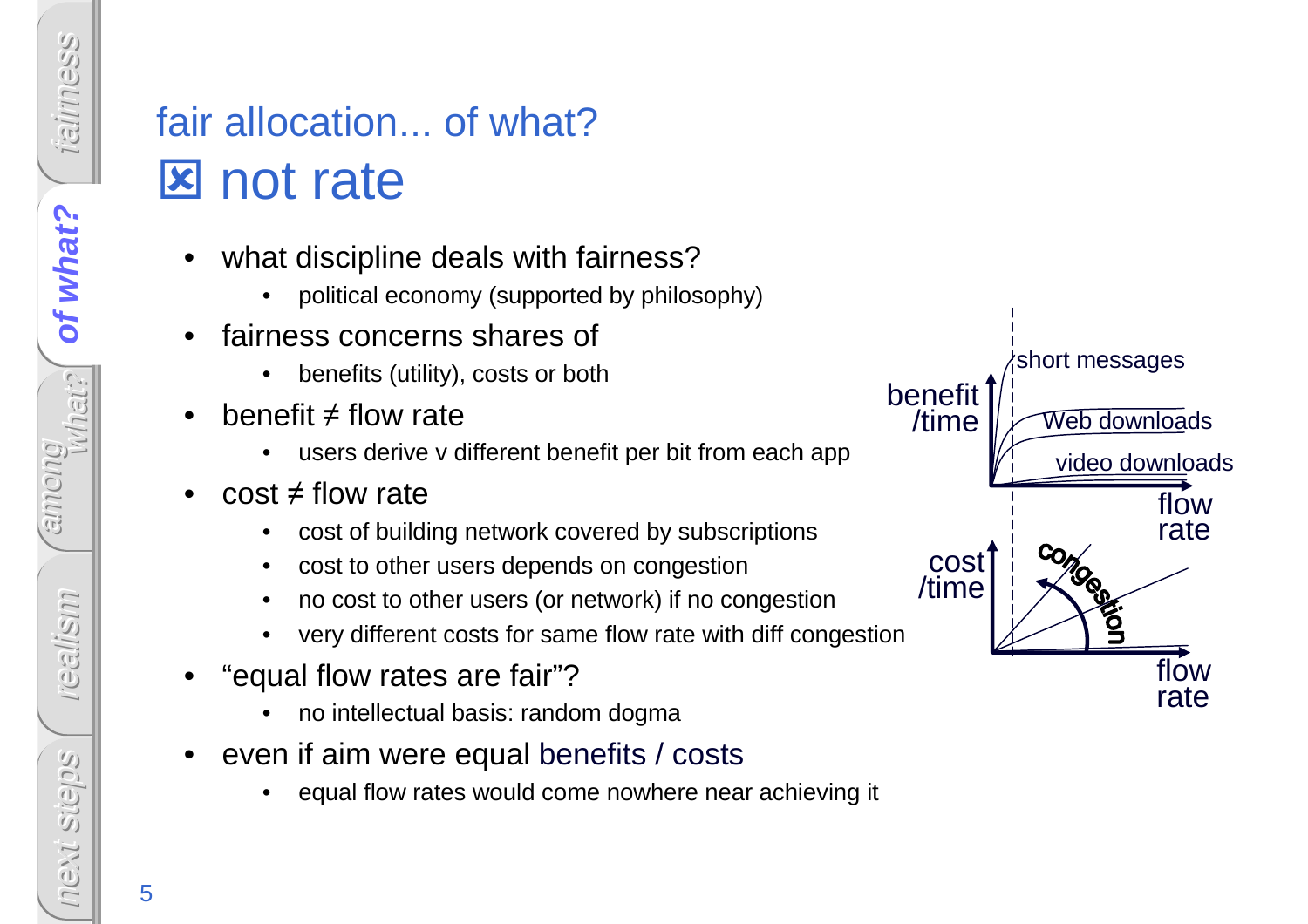# fair allocation... among what? **EX not flows**



- • we expect to be fair to people, institutions, companies
	- •'principals' in security terms
- • why should we be fair to transfers between apps?
	- •where did this weird argument come from?
	- • like claiming food rations are fair if the boxes are all the same size
		- irrespective of how many boxes each person gets
		- or how often they get them

6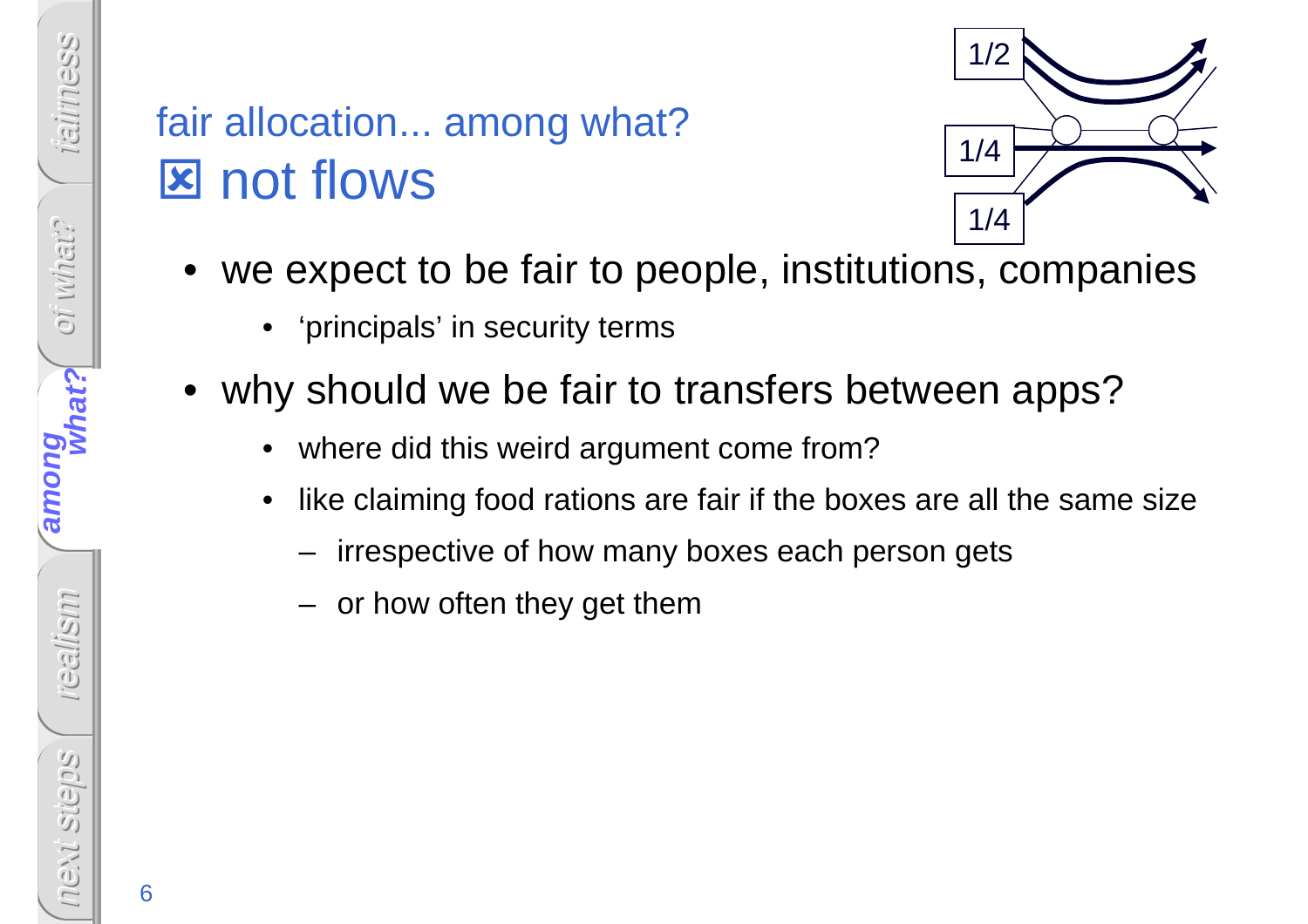# fair allocation... among users, over time

- • users A & B congest each other
	- •then A & C cause similar congestion, then A & D...
	- •is it fair for A to get equal shares to each of B, C & D each time?
- $\bullet$  in life fairness is not just instantaneous
	- •even if Internet doesn't always work this way, it must be able to
	- •efficiency and stability might be instantaneous problems, but not fairness
- • need somewhere to integrate cost over time (and over flows)
	- •the sender's transport and/or network edge are the natural place(s)
- • places big question mark over router-based fairness (e.g. XCP)
	- • at most routers data from any user might appear
		- –each router would need per-user state
		- –and co-ordination with every other router



fairness

oi what?

OI W/nat?

among

**among**

realism

next steps

NEXT

**Stiejds** 

what?

**what?**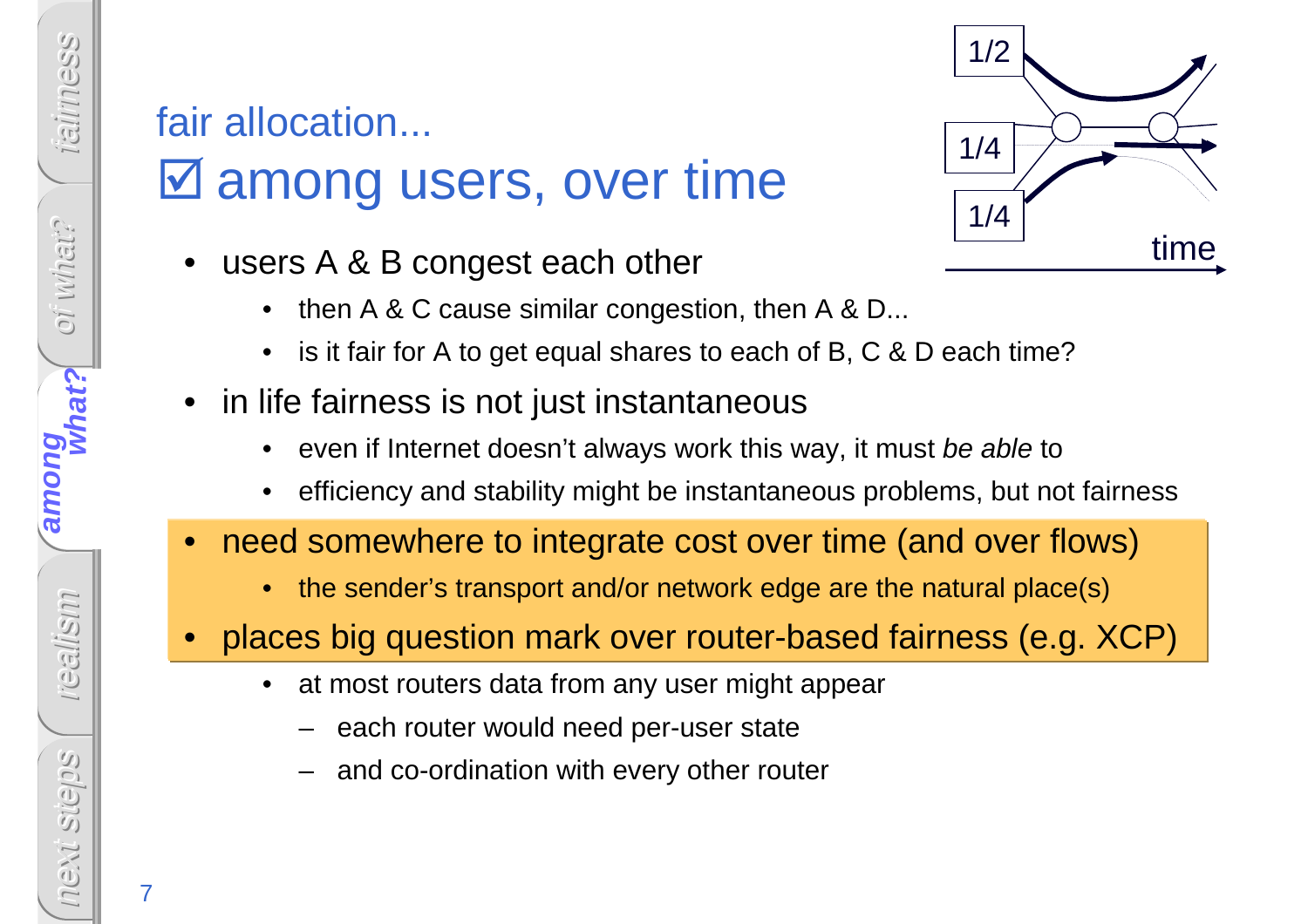next steps

MEXT

Stiejse

## enforcement of fairness

- • if it's easy to 'cheat', it's hardly a useful fairness mechanism
	- •whether intentionally or by innocent experimentation
- • if every flow gets equal rate
	- •the more flows you split your flow into, the more capacity you get
	- $\bullet$  fairness per source-destination pair is no better
		- –Web/e-mail hosting under one IP addr
		- –stepping stone routing (cf bitTorrent)



•by design, cost alloc'n among bits is immune to identifier cheats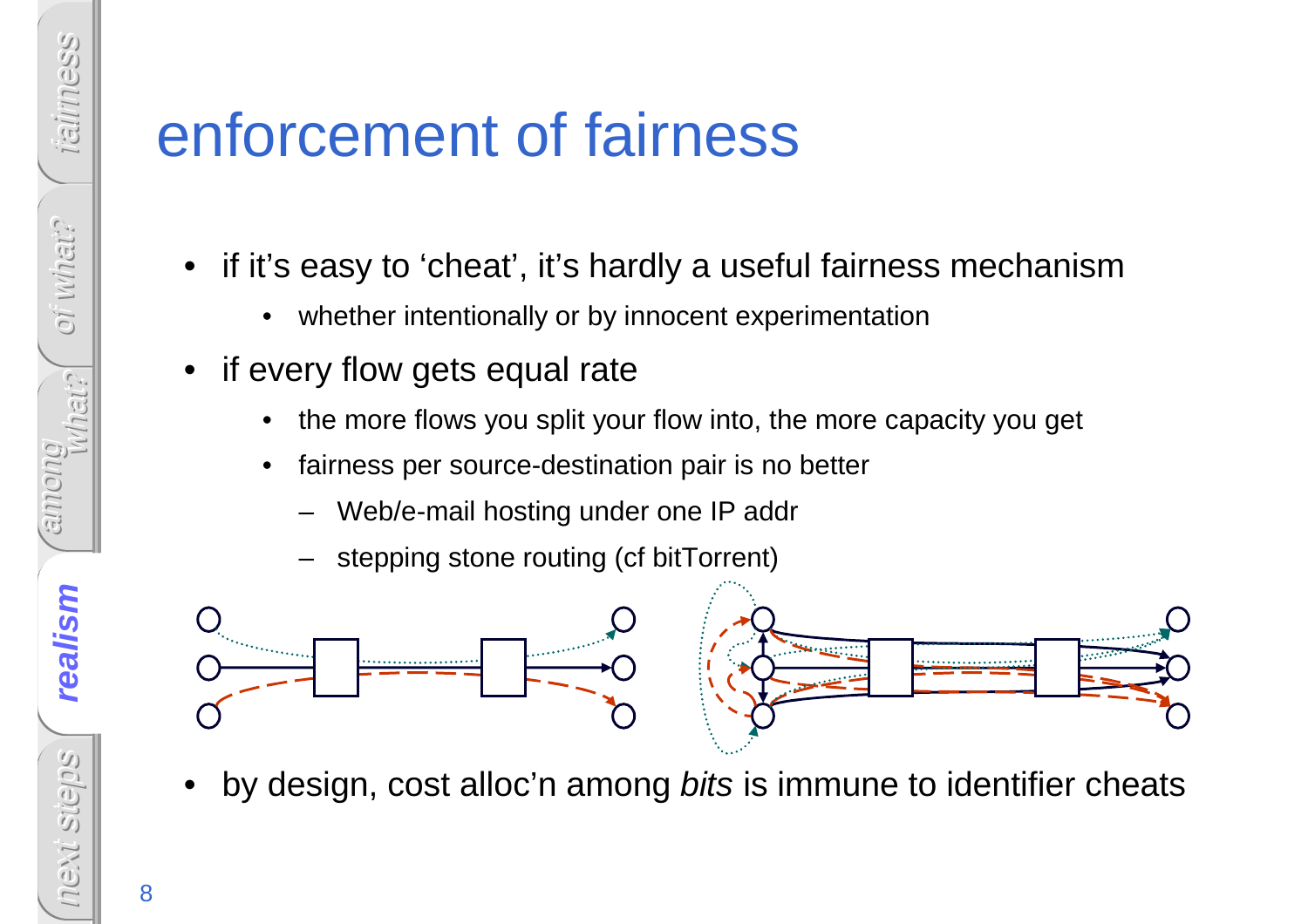### missing the pointdue to flow rate obsession

- $\bullet$  max-min-, proportional-, TCP- fairness of flow rates
	- • not even in same set as weighted proportional fairness
		- •"flow A can go  $w$  times as fast as B"
		- •hardly a useful definition of fairness if A can freely choose *w*\*
		- •interesting part is what regulates A's choice of *w*
- $\bullet$  flow rates & their weights: outcome of a deeper level of fairness
	- •congestion cost fairly allocated among bits (RED algorithm): cost fairness
	- • if users (economic entities) accountable for cost of their bits
		- •they will arrange their flow rates to be weighted by their (private) utility
	- •the measure of fairness is *not* the resulting relative flow rates because  $w$  is private\*
		- •making users account for congestion costs is in itself sufficient fairness
- • Kelly proved cost fairness maximises global benefits
	- •any other allocation would reduce benefit
	- •also, costs can easily be re-allocated to bring about other forms of fairness...

fairness

next steps

NEXT

stiejds

9

<sup>\*</sup> original XCP paper, for example, makes this common mistake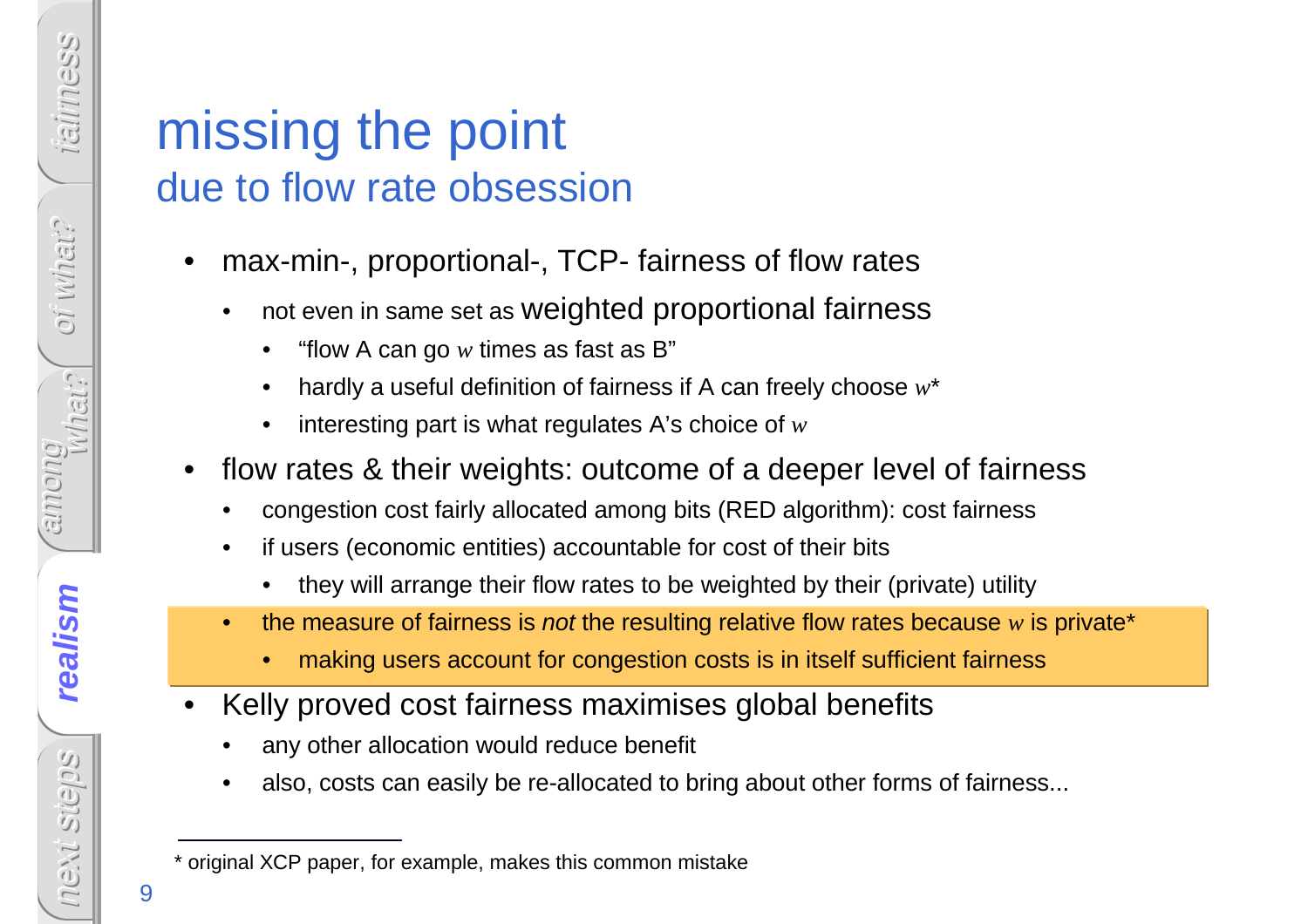among

realism **realism**

•

# fairness between fairnesses



- $\bullet$  to isolate a subgroup who want their own fairness regime between them
	- •must accept that network between them also carries flows to & from other users
- • in life, local fairnesses interact through global trade
	- e.g. University assigns equal shares to each student
		- but whole Universities buy network capacity from the market
	- •further examples: governments with social objectives, NATO etc
- • cost fairness sufficient to support allocation on global market
	- • then subgroups can reallocate the right to cause costs within their subgroup
		- around the edges (higher layer)
	- • naturally supports current regime as one (big) subgroup
		- incremental deployment
- • different fairness regimes will grow, shrink or di e
	- determined by market, governments, regulators, society around the edges•
	- •all over congestion marking at the IP layer – neck of the hourglass

religionpoliticslegalcommercialapptransportnetworklink

physical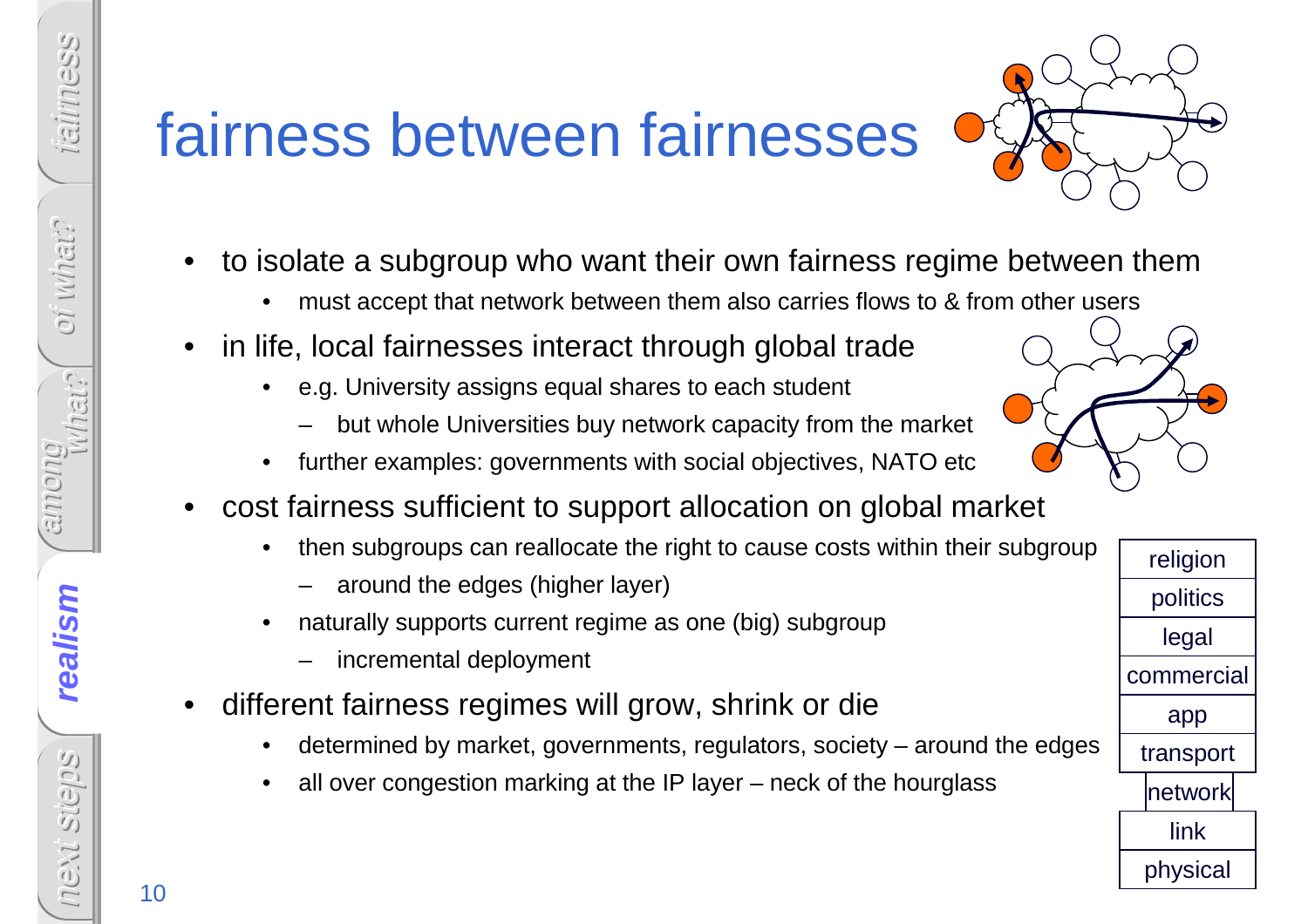### conclusions

- we have nothing to lose but an outdated dogma
	- we can keep everything we've engineered, and traditional pricing•
	- •but no-one should ever again claim fairness based on flow rates
	- • unless someone can give a rebuttal using a respected notion of fairness from social science
- • this is important
	- •conflicts between real people / businesses

•

- •probable cause of DPI middleboxes
- • TCP, WFQ etc are insufficient to control fairness
	- •we have freedom without any form of fairness at all
	- $\boldsymbol{\mathsf{x}}$ rate is absolutely nothing like a measure of fairness
	- $\boldsymbol{\mathsf{x}}$ being fair to flows is as weird as talking to vegetables
	- $\boldsymbol{\mathsf{x}}$ not considering fairness over time is a huge oversight

 $\sum_{\forall i} v_i \equiv \sum_{\forall i} f_p(t) x_i(t) dt$ 

- $\bullet$  cost fairness requires users to be accountable for congestion costs
	- •based on sound economics, justified by maximising global benefit
- $\bullet$ sub-groups can assert different fairness regimes at higher layers
- $\bullet$  re-ECN aims to make this underlying 'cost fairness' practical
	- •networks can regulate congestion with engineering, rather than Kelly's pricing
	- • plan to explain from scratch in Bar BoF at Prague IETF
		- also bar mitzvahs, weddings, after-dinner speeches, ... •

fairness oi what? oi what?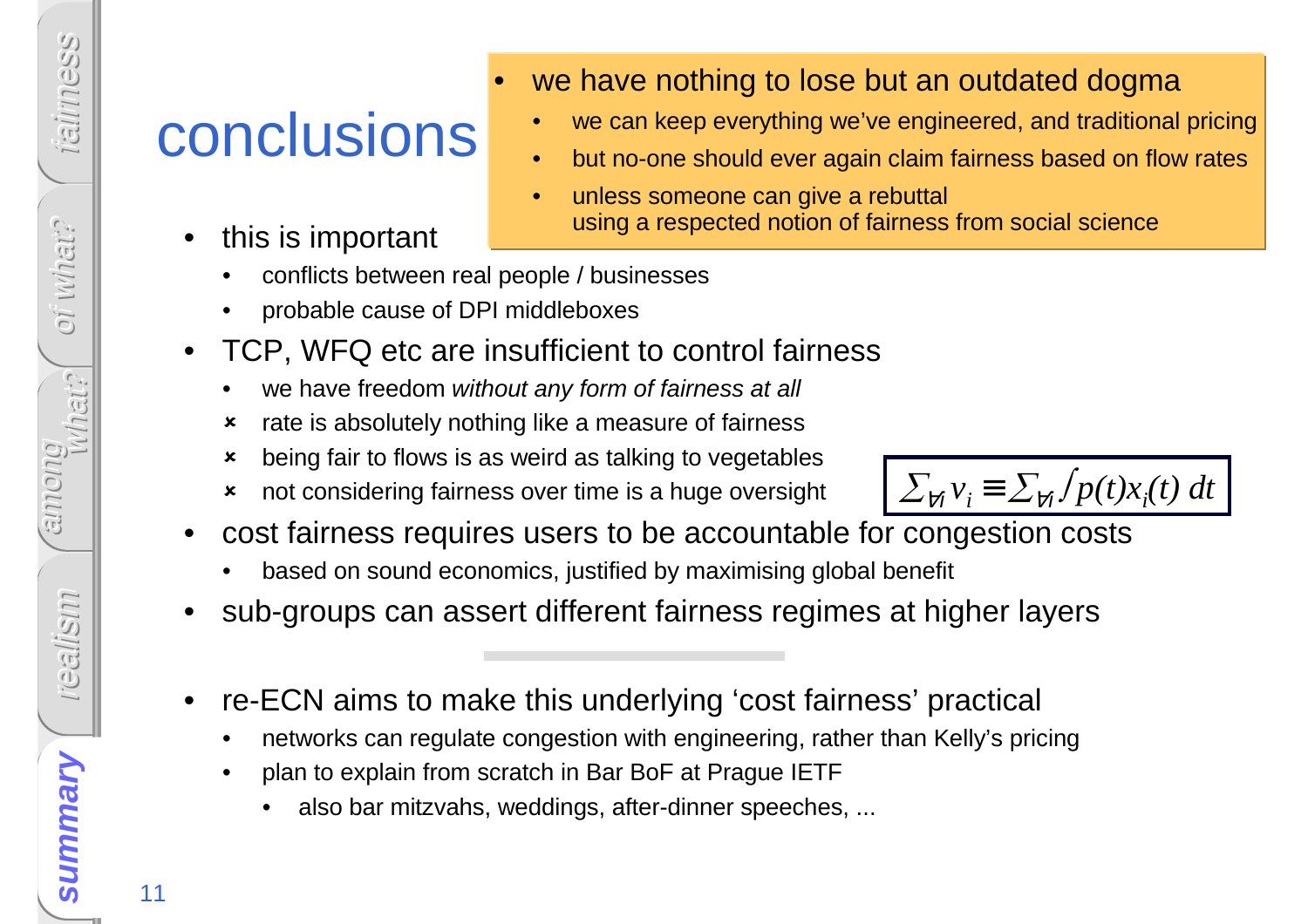### flow rate fairness: dismantling a religion

<draft-briscoe-tsvarea-fair-00.pdf>

<www.sigcomm.org/ccr/drupal/?q=node/172>

spare slides:

 $\overline{O}$  is this important?<br> $\overline{O}$  definition of cong

- $\overline{O}$  definition of congestion notification<br> $\overline{O}$  capturing (un)fairness during dynan
- $\overline{O}$  capturing (un)fairness during dynamics<br> $\overline{O}$  specific problems with rate fairness:
- O specific problems with rate fairness:<br> $\overline{S}$  TERC

-**TFRC** 

- max-min

 $\overline{O}$  why cost fairness, not benefit fairness<br> $\overline{O}$  calibrating 'cost to other users'

O calibrating 'cost to other users'<br>O next stens, incl, re-ECN

O next steps, incl. re-ECN<br>Coltaft-briscoe-tswwg-re-6

<draft-briscoe-tsvwg-re-ecn-tcp-03>



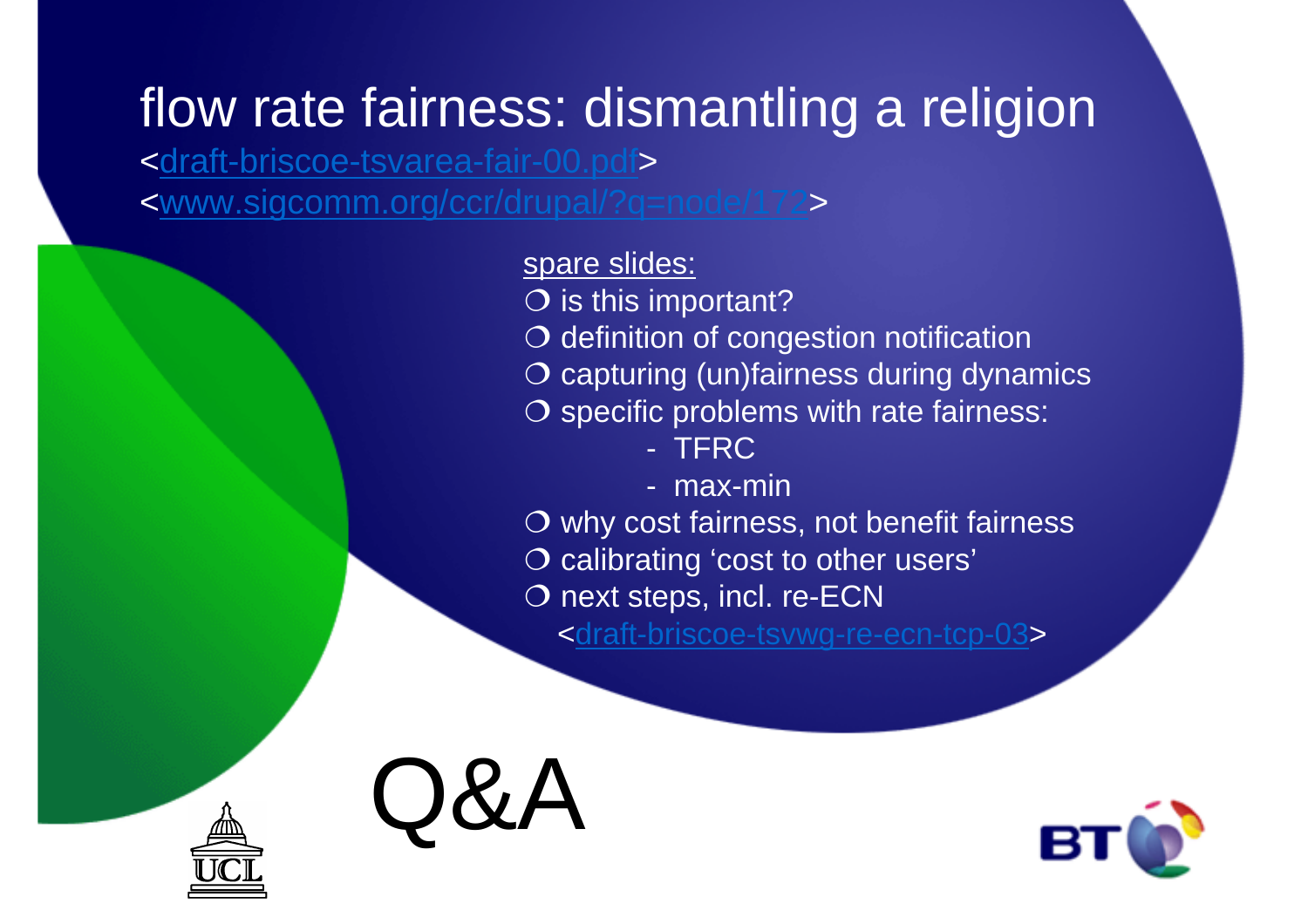### exec summary

#### fair allocation...of what?

#### among what?

**x** rate

 $\checkmark$  congestion

### flows  $\checkmark$  bits, sent by users'

 $n$ ext steps 13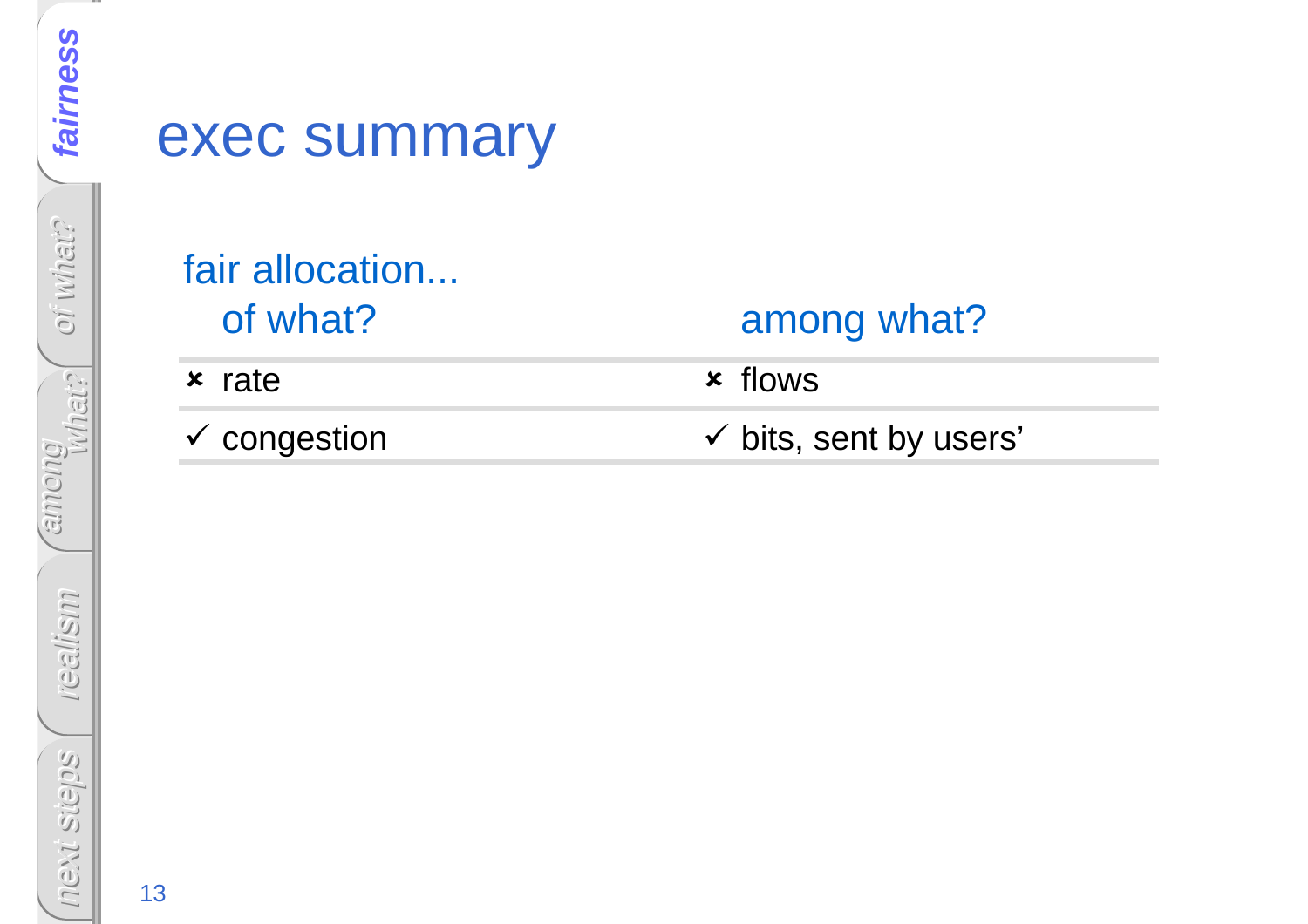oi what?

oi what?

what?

# is this important?

- • working with packets depersonalises it
	- •it's about conflicts between real people
	- it's about conflicts between real businesses•
- • 1st order fairness – average over time
	- •24x7 file-sharing vs interactive usage
- • 2nd order fairness – instantaneous shares
	- •unresponsive video streaming vs TCP
	- fair burden of preventing congestion collapse•
- • not some theoretical debate about tiny differences
	- huge differences in congestion caused by users on same contract •
	- •hugely different from the shares a `fairness god' or market would allocate
	- •yes, there's a lot of slack capacity, but not that much in the backhaul and not for ever
- • allocations badly off what a market would allocate
	- •eventually lead to serious underinvestment in capacity
- • 'do nothing' will not keep the Internet pure
	- without an architectural solution, we get more and more middlebox kludges•



next steps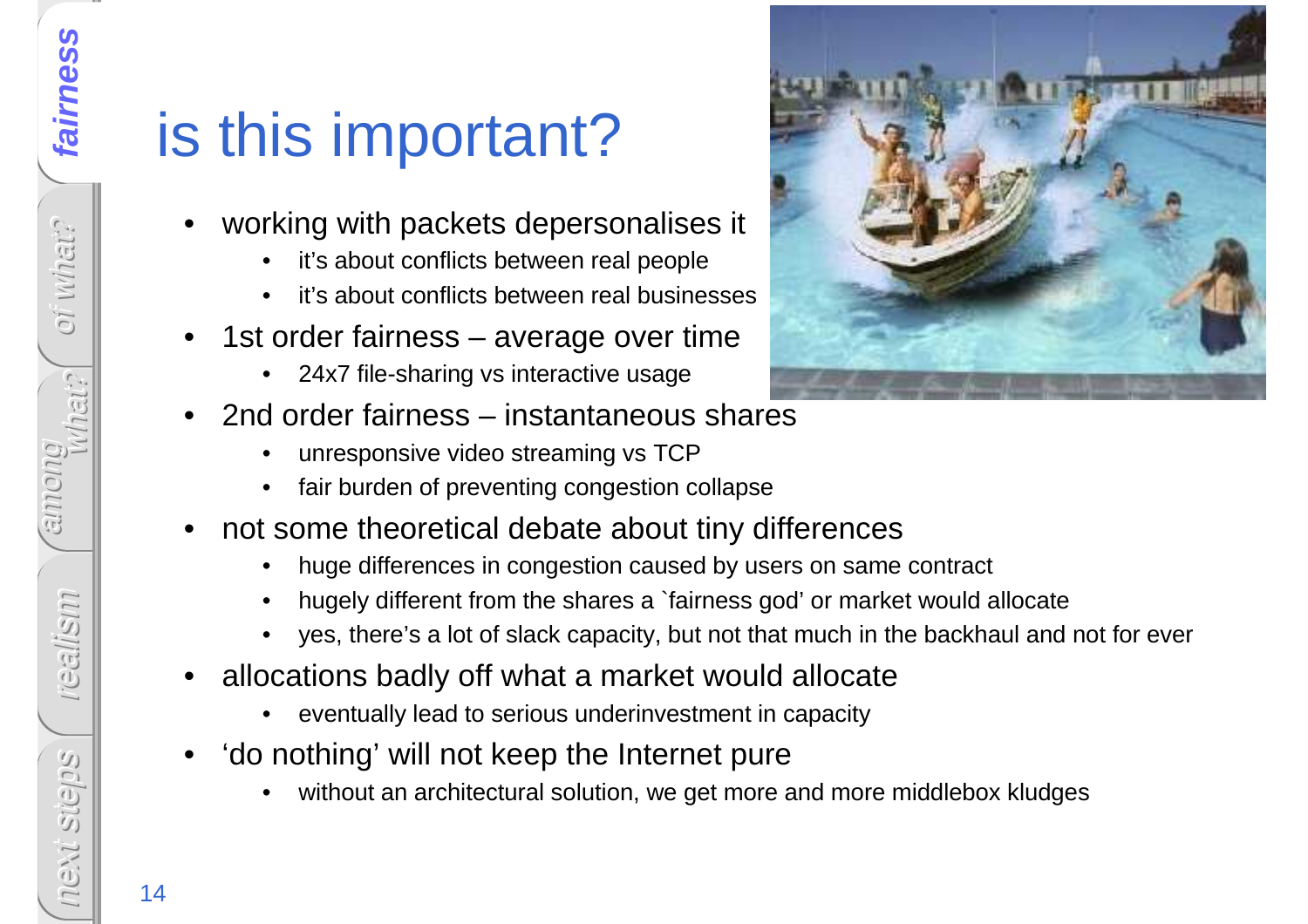### definition of congestion notificationfrom the outside looking in

- $\bullet\,$  instantaneous resource congestion,  $_1$  $\_\,load(t)$  $\mathcal{L}$  $\left( t\right)$  $(t)$  *offered load texcess load*  $p(t) \equiv \frac{excess\_load(t)}{ex}$ *t* + $\equiv \frac{\text{C}_{\text{AUCDD}} - \text{C}_{\text{AUC}}(V)}$
- divisor is significant
	- •resource 'calculates' *p* in bulk and communicates it to each load
	- • each load knows its own contribution to load – its own rate, *xi*
		- $\bullet$   $\,$  so each load can know its own contribution to excess load,  $p x_{\hat{i}}$
- equivalent to
	- •probability of loss
	- •probability of ECN marking (by redefining 'excess' load)
- • probability of loss/marking along path
	- • combinatorial probability of loss/marking at each resource along path $p \equiv 1 - (1 - p_1)(1 - p_2)$  $\equiv p_1 + p_2$  $\forall i, p_i$  < 1

fairness

of what?

of what? **of what?**

what?

among

realism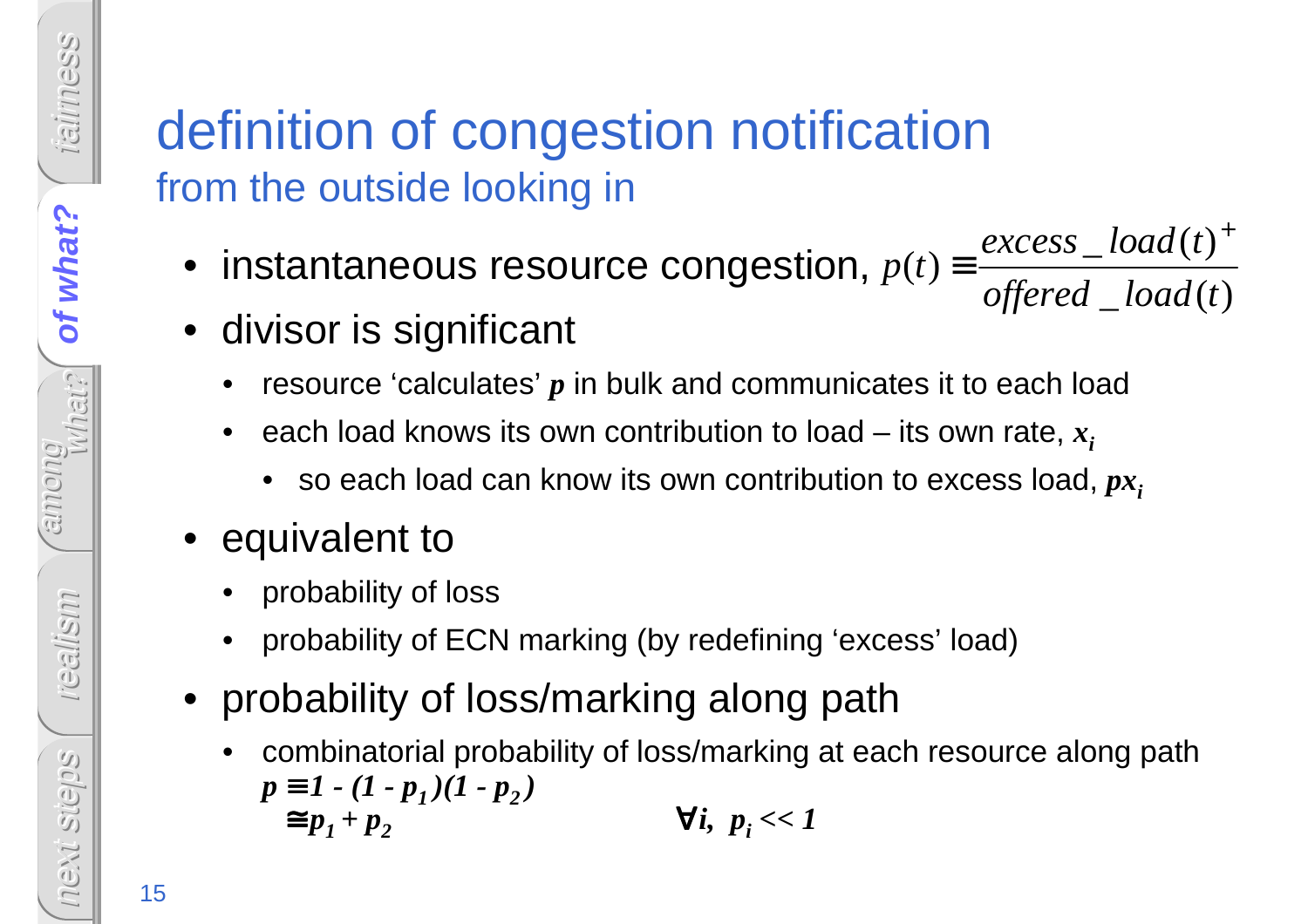### fair allocation... of what? among what?of 'cost' among bits

- • cost of one user's behaviour on other users
	- •congestion volume≡ instantaneous congestion *p*...
	- ...shared proportionately over each user's bit rate, *xi*•
	- •...over (any) time
	- • $v_i \equiv \int p(t)x_i(t) dt$
- • volume of dropped/marked data each user sent
	- •integrates simply and correctly over time and over flows



•example

| $v_1$ = 10% x 200kbs <sup>-1</sup> x 50ms        |                     | $+10\%$ x 300kbs <sup>-1</sup> x 150ms        |           |
|--------------------------------------------------|---------------------|-----------------------------------------------|-----------|
| 1kh.<br>and the set                              |                     | 4.5kb                                         | $= 5.5kb$ |
| $v_2 = 10\% \times 300$ kbs <sup>-1</sup> x 50ms |                     | $+10\% \times 200$ kbs <sup>-1</sup> x 150 ms |           |
| <b>1.5kb</b><br>= 1                              | $\blacktriangle$ +7 | .3kb                                          | $= 4.5kb$ |

toy scenario for illustration only; strictly...

• a super-linear marking algorithms to determine p is preferable for control stability

 $m$ ext steps<br>  $\frac{1}{6}$ <br>  $\frac{1}{6}$ • the scenario assumes we're starting with full buffers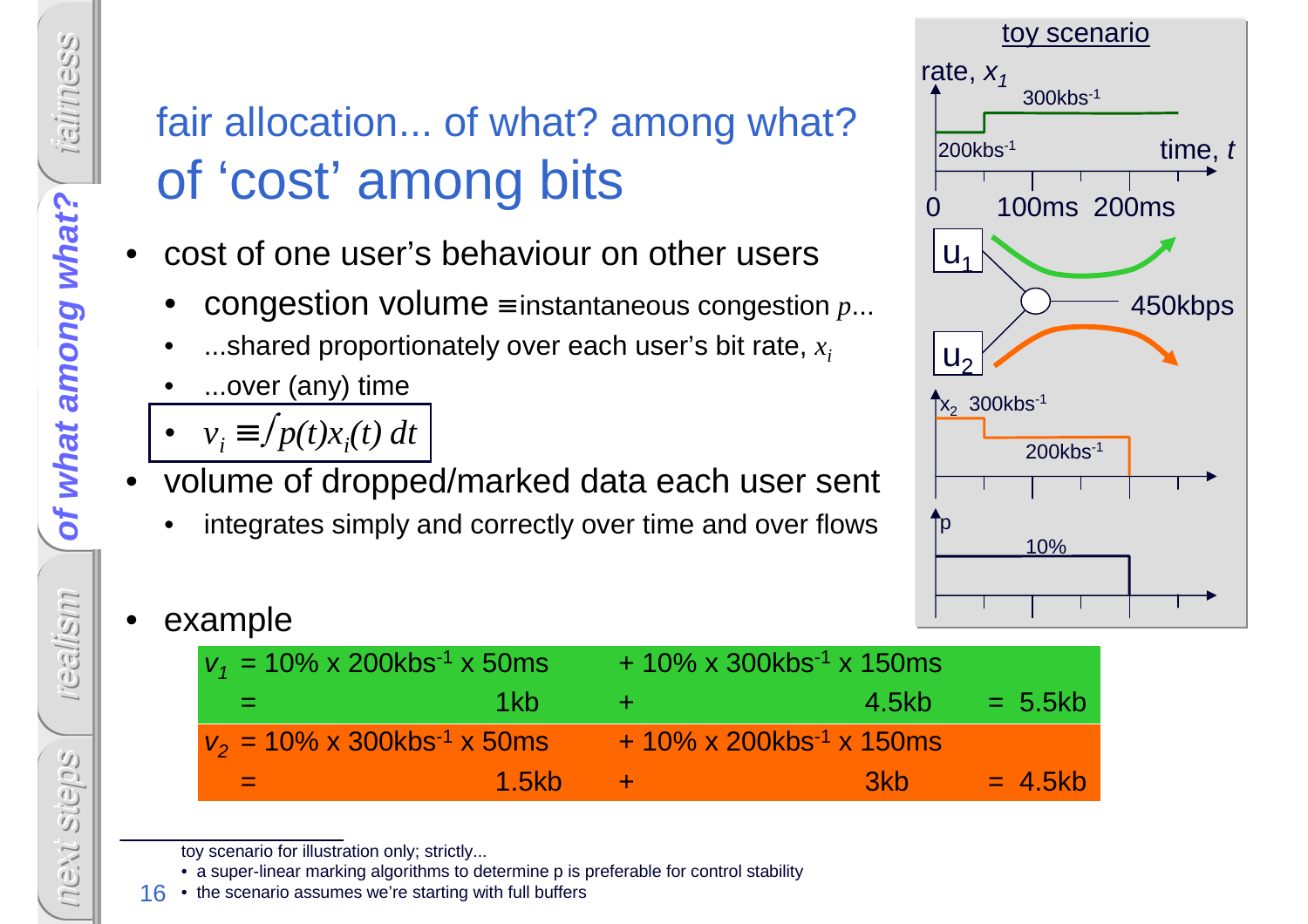### fair allocation... of what?why cost fairness, not benefit fairness?

- • two electricity users
	- •one uses a unit of electricity for a hot shower
	- •next door the other uses a unit for her toast
- $\bullet$  the one who showered enjoyed it more than the toast
	- •should she pay more?
- $\bullet$  in life, we expect to pay only the cost of commodities
	- •a competitive market drives the price to cost (plus 'reasonable' profit)
	- •if one provider tries to charge above cost, another will undercut
- $\bullet$  cost metric is all that is needed technically anyway
	- •if operator does charge by value (benefit), they're selling snake-oil anyway
	- •don't need a snake-oil header field

fairness

of what?

of what? **of what?**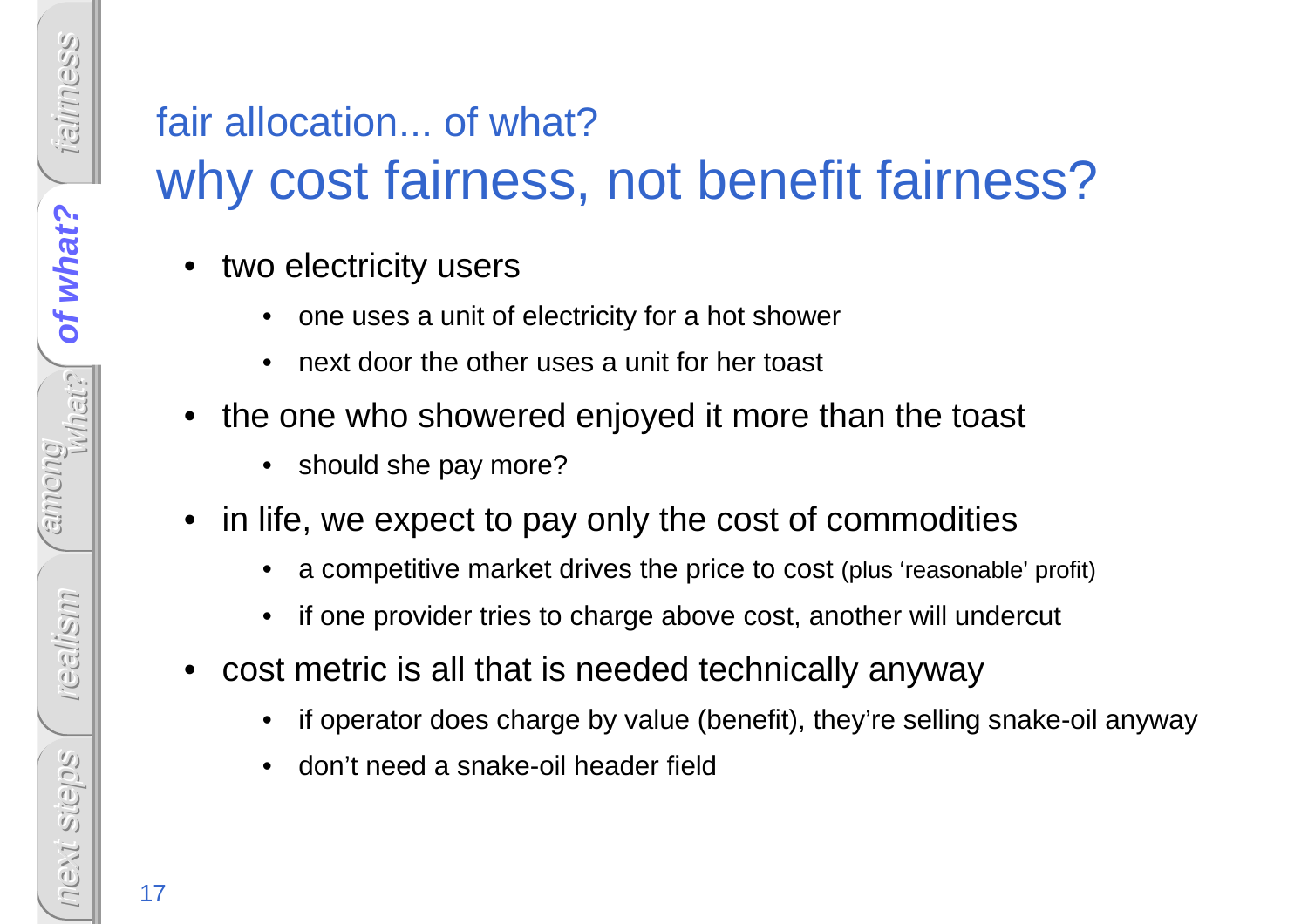### congestion volumecaptures (un)fairness during dynamics

fairness

of what?

of what? **of what?**

weit?

among

realism

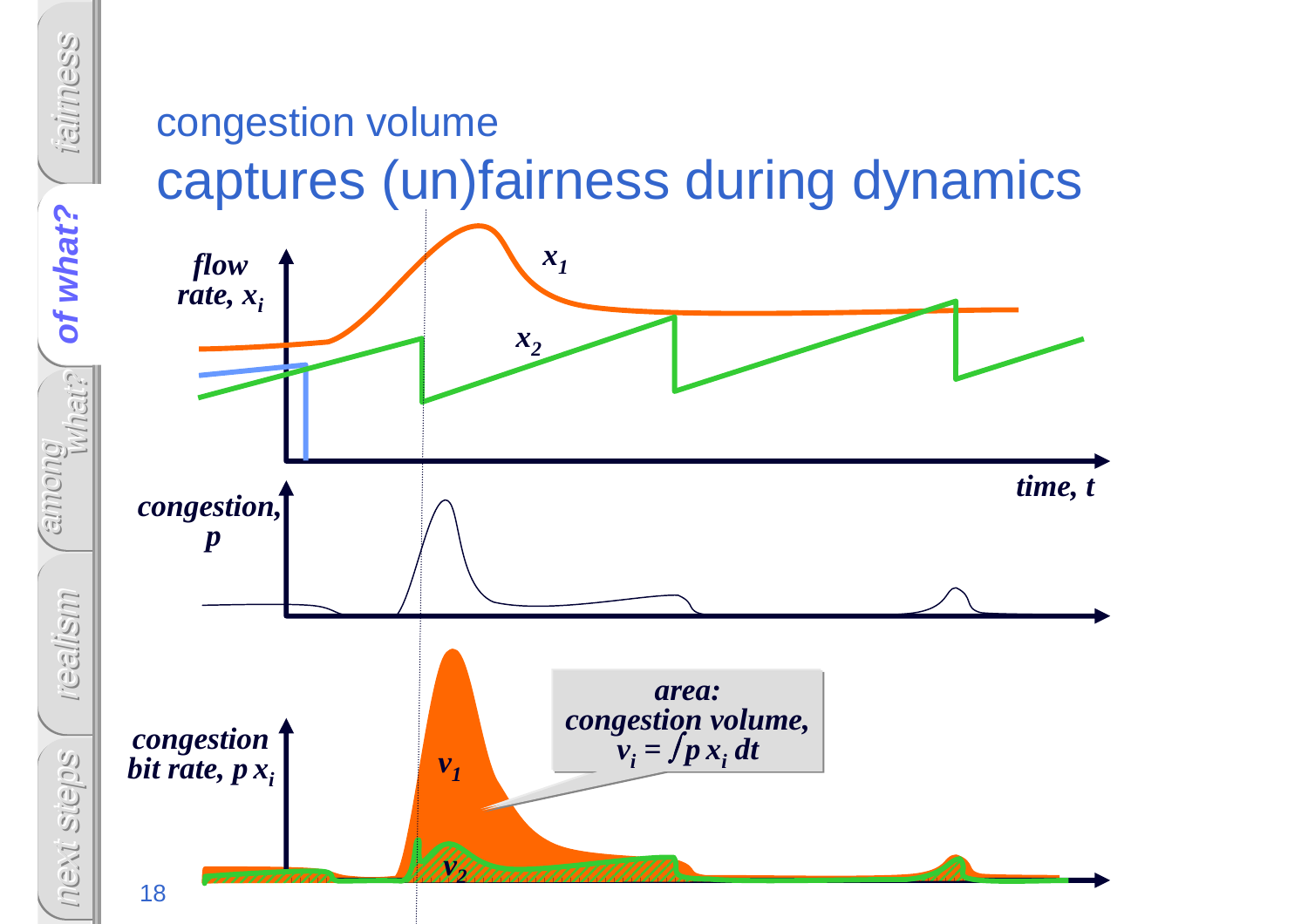#### illustration: TCP-friendly rate control (TFRC)problems with rate fairness*congestion responses*

- • TCP-friendly
	- same ave rate as TCP•
	- congestion response can be more sluggish•
- • compared to TCP-compatible
	- higher b/w during high congestion•
	- •lower b/w during low congestion
- • giving more during times of plenty doesn't compensate for taking it back during times of scarcity
- • TCP-friendly flow causes more congestion volume than TCP
- need lower rate if trying to cause •same congestion cost •



- TFRC vs TCP is a minor unfairness
	- •compared to the broken per flow notion common to both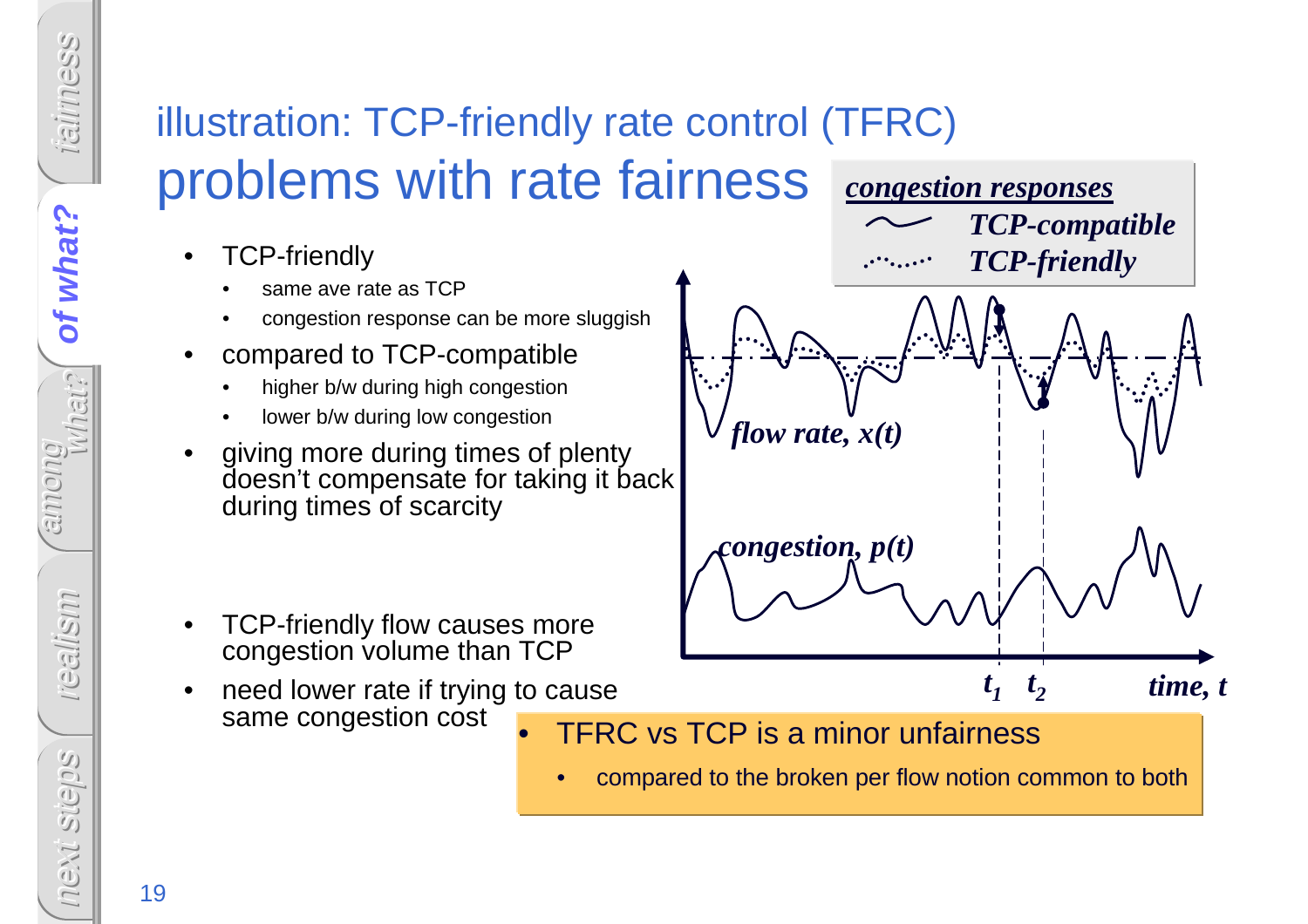### illustration: max-min rate fairnessproblems with rate fairness

- • max-min rate fairness
	- •maximise the minimum share
	- •then the next minimum & so on
- • if users take account of the congestion they cause to others
- • max-min rate fairness would result if all users' valuation of rate were like the sharpest of the set of utility curves shown [Kelly97]
	- • they all value high rate exactly the same as each other
	- • they all value very low rate just a smidgen less
	- •ie, they are virtually indifferent to rate



fairness

of what?

of what? **of what?**

neur?

among

realism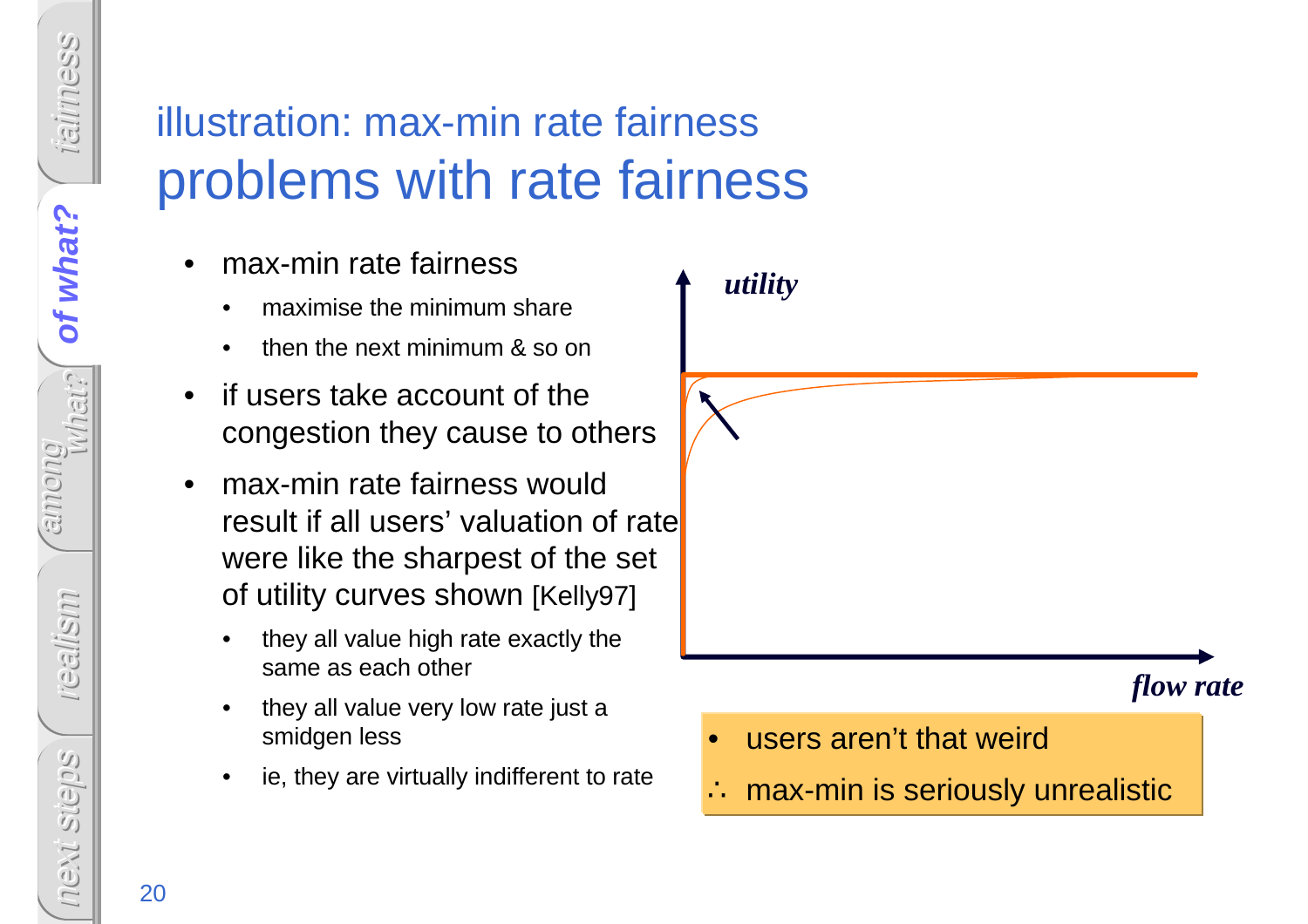# calibrating 'cost to other users'

- • congestion volume
	- both a measure of 'cost to other users'
	- 2. and a measure of traffic not served
- • a monetary value can be put on 'traffic not served'
	- • the marginal cost ∂*C/*∂*X* of upgrading the network equipment
		- • so that it wouldn't have dropped (or marked) the volume it did
- • cost of 2. tends to 1.
	- •in a competitive market
	- • or some other welfare maximising 'invisible hand'



•example of one interface card

•

- •**variable** usage cost = \$ 45/Gbps
- •balance of capacity  $= $55/Gbps$
- fixed capacity cost  $= $100/\text{Gbps}$
- •fixed operational costs  $+$  whatever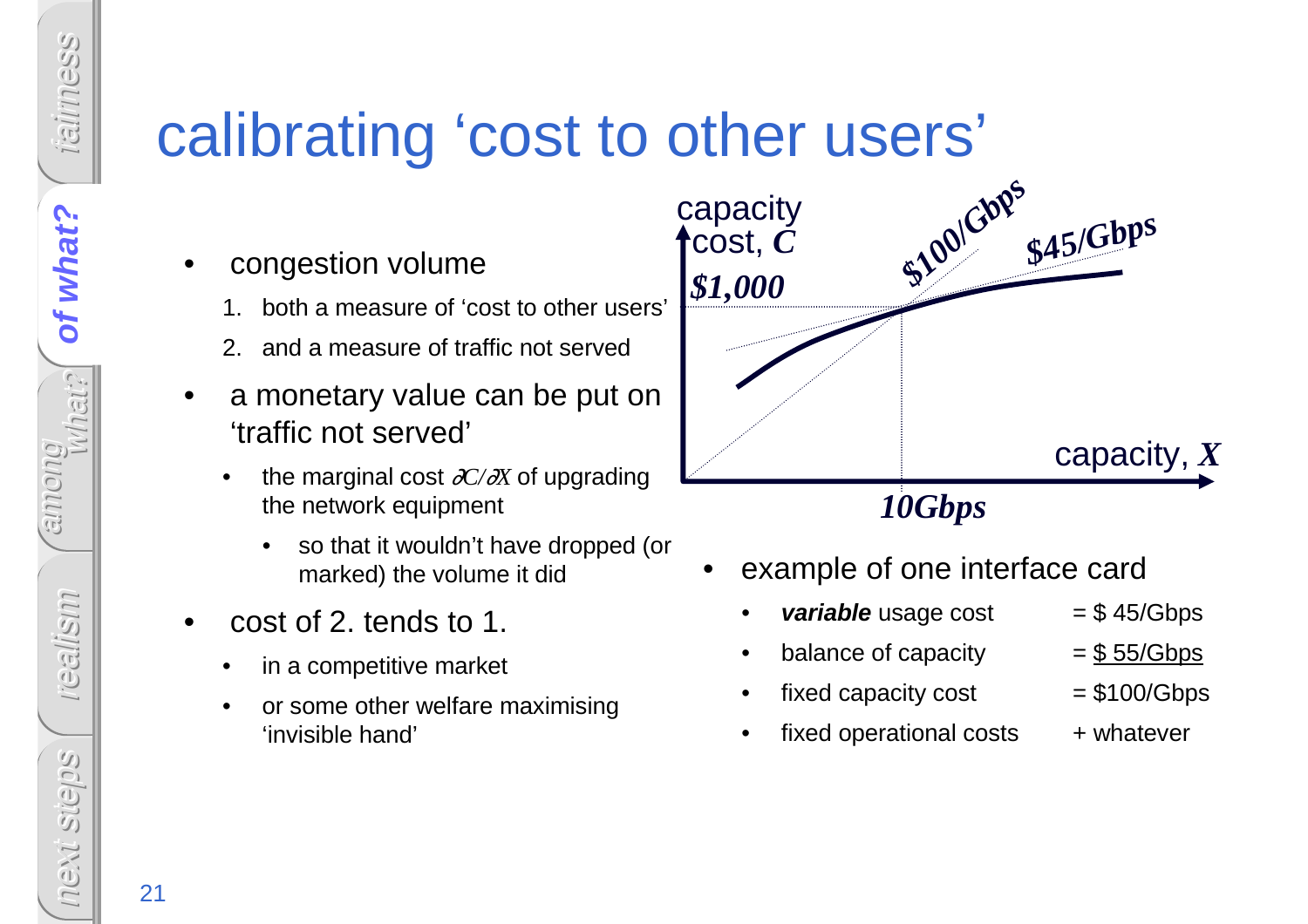#### next steps

## who should decide what fairness to have?

•

- •certainly not the IETF
- fairness nothing to do with •functioning of network
	- there will always be an allocation •
	- •any allocation 'works'
	- • can alter fairness independently of utilisation
		- •XCP, opening multiple TCPs
- • currently the IETF does decide
	- based on an unsubstantiated notion of •fairness between flow rates
		- • which has no basis in real life, social science, philosophy or anything
	- this view isn't even complete enough to be a form of fairness
- •a socio-economic requirement on engineering
- • candidates
	- •governments
	- •network owner (e.g. military, university, private, commercial)
	- •market
- $\bullet$  should be able to do all the above
	- IETF skill should be to 'design for tussle' [Clark, 2002] •
	- •basis of the design of re-ECN

**next steps**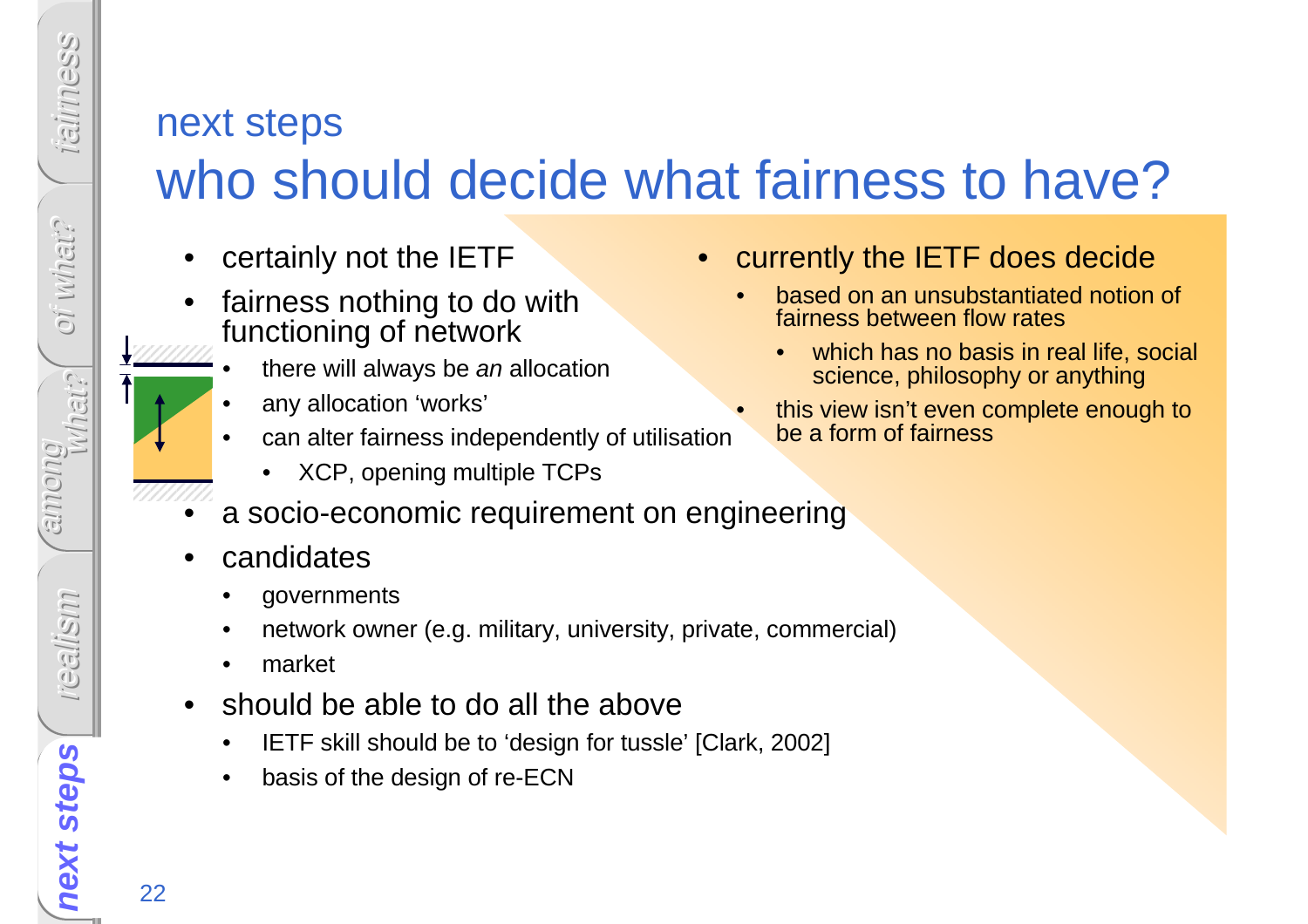### next stepsaim, fire, ready

- 2. need to be able to make senders accountable' for congestion caused
	- •accountable to whom?



- the network(s) in which they are causing congestion
- in practice: structure accountability through attached neighbours?
- networks need to see reliable congestion information
- • 'accountable' doesn't mean 'pay for'
	- it can mean 'limit cost within the flat rate already paid'
	- it can also mean 'with a lot of give and take'
- 3. need weighting parameter added to transport APIs (cf MulTCP)
- 1. transition from what we have now?
	- we have absolutely no fairness, so there's nothing to transition from•
	- but there is a danger of getting it *more* wrong than we have already •
	- •therefore MUST do step 2 before 3
	- hi-speed congestion ctrl in progress should be designed as if we have 2•
		- voluntary cost fairness (cf. voluntary TCP fairness)

oi what? oi what? what? among realism

**next steps**

fairness

next steps<br>23<br>23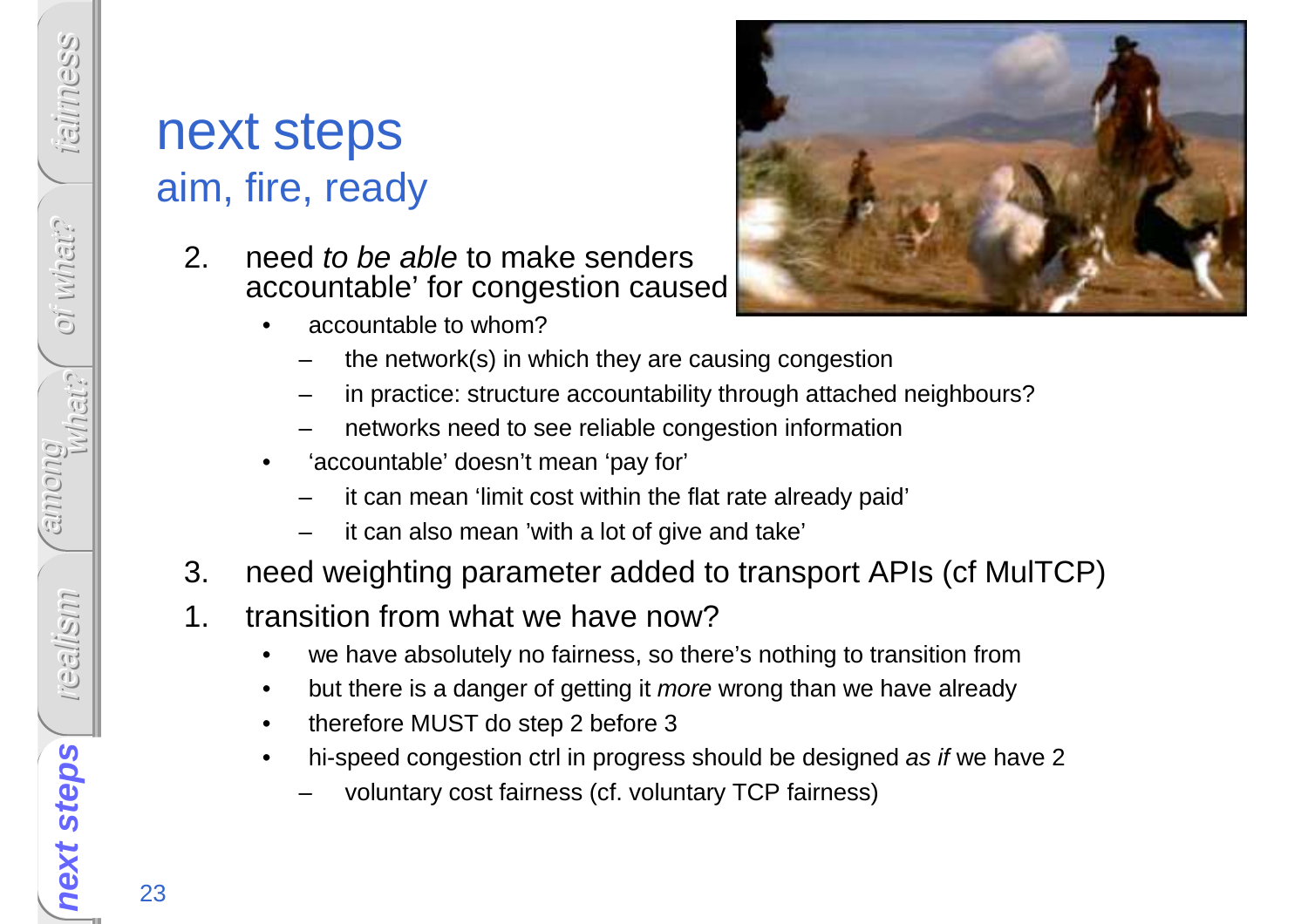#### re-ECN next step towards architectural change

- $\bullet$  re-ECN: a change to IP <draft-briscoe-tsvwg-re-ecn-tcp-03>
	- •evolutionary pressure on transports
	- • **IP sender** has to mark at least as much congestion as emerges at the receiver
	- • **networks** can use these markings to gradually tighten fairness controls
		- •spectrum from tight to none
	- •weighted **sender transports** evolve
	- • **receiver transports** evolve that can negotiate weighting with sender
- • propose to use last reserved bit in IPv4 header
- • in return re-ECN enables
	- $\bullet$ fairness
	- •choice of fairness regimes
	- •robustness against cheating
	- • incremental deployment with strong deployment incentives
	- $\bullet$ a natural mitigation of DDoS flooding
	- •differentiated QoS
	- safe / fair evolution of new cc algs•
		- –DCCP, hi-speed cc etc.
	- • policing TCP's congestion responsefor those hooked on per flow fairness

fairness

oi what?

oi what?

what?

among

realism

**next steps**